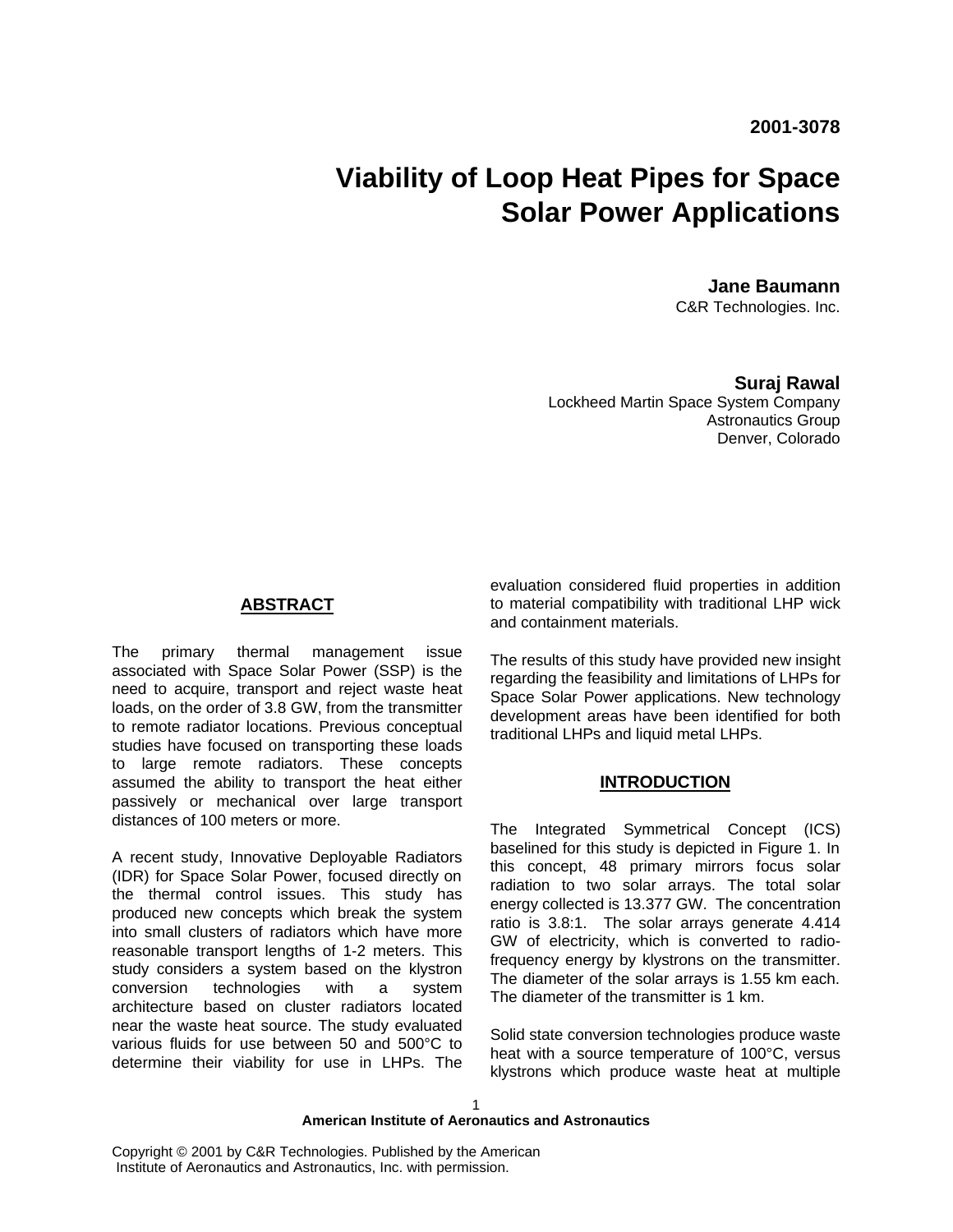

source temperatures of 50, 125, 300, and 500°C. The klystrons architectures are preferred $1$  due to the higher conversion and heat rejections efficiencies. Estimates of total radiator area for the solids state technology is in the order of 2.3 million m<sup>2</sup> versus the klystron system which requires 0.7 million m<sup>2</sup>.

Previous conceptual designs have focused on transporting the waste heat loads to remote radiators far from the view of the solar arrays. These concepts required active thermal control for acquisition and transport, such as mechanical or capillary pumped heat transport loops with transport distances of 100 meters or more. Capillary loops are preferred from the aspect of long life and low maintenance. Two types of capillary loops are available. The traditional capillary pumped loop and a loop heat pipe.

The thermal design approach selected for the IDR contract was to create a modular system (shown in Figure 2) to support maintainability and eliminate the design hurdles of large loads and very long transport distances for the thermal control system. Each radiator would be dedicated for heat rejection at a specific temperature level and would be deployable as depicted in Figure 3. This concept reduces the transport load down the order of 1kW per loop with transport distances of 1-2 meters.

The primary purposes of this study was to determine the feasibility of using LHP technology for managing the waste heat and to identify future technology development if required. To meet this goal, several working fluids were considered initially. The study reduced the fluid to a few strong candidates and then proceeded with full thermal/fluid analyses of the LHPs using SINDA/FLUINT and it graphical user interface SinapsPlus ®.

# **LHP DESIGN**

As previously stated these system architectures require an active means of acquiring and

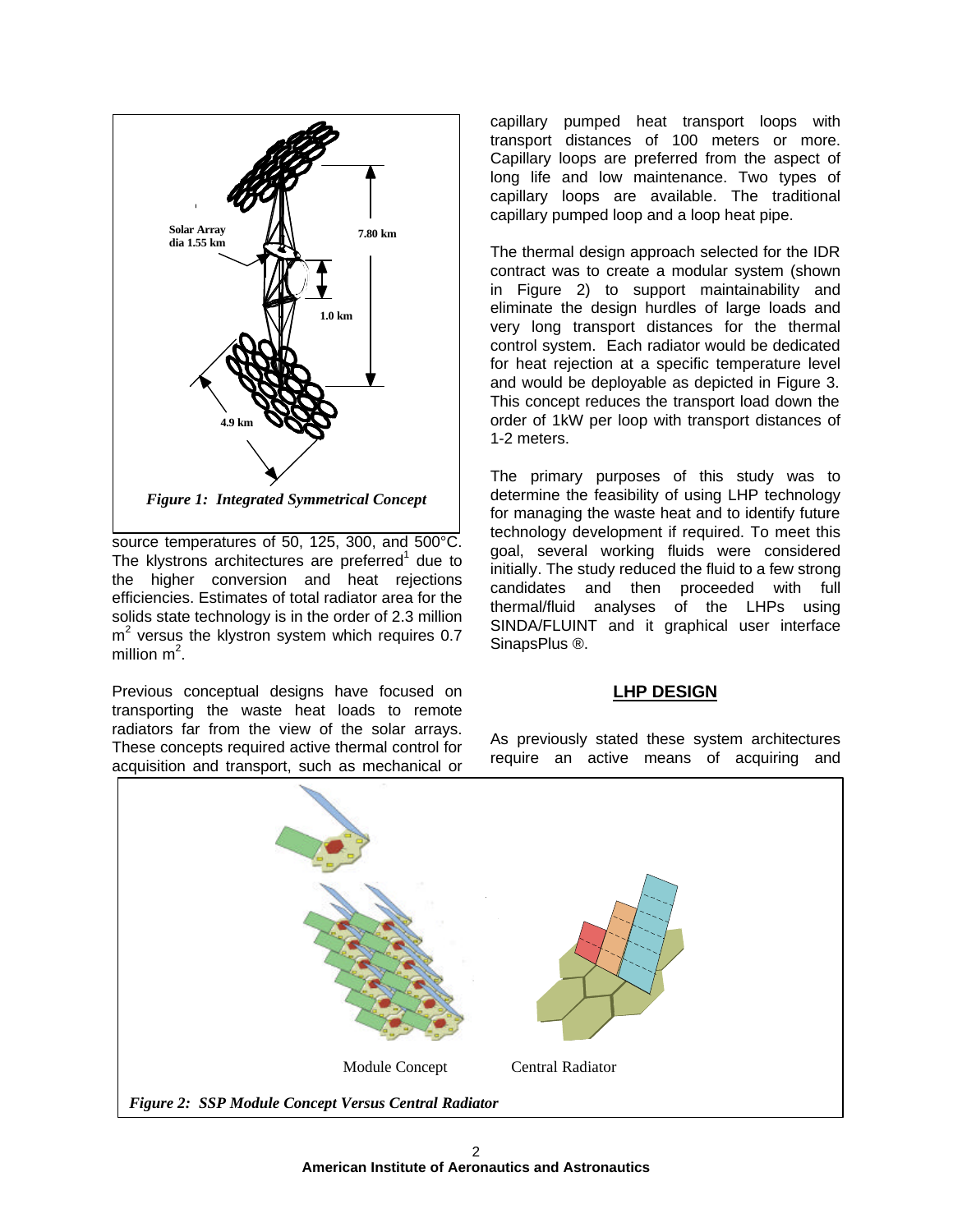

transporting the waste heat from the transmitter to the deployable radiators. Previous SSP studies have considered mechanically pumped loops, liquid droplet radiators, and loop heat pipes. The SSP architecture has a 40 year life which makes mechanically pumped systems undesirable due to maintenance and pump reliability.

The development of liquid droplet radiators has yet to transition beyond development testing. The mass of the overall liquid management system and the loss of fluid through dispersion reduces the feasibility of this type of thermal management.

The traditional capillary pumped loop (CPL) with an off-line control reservoir is ideal for isothermalization and acquisition of waste heat from multiple heat sources such as the central radiator concept in Figure 2. This traditional CPL technology has witnessed failures associated with the reliability of start up, however these issues have been resolved. Despite resolution the technology CPLs have been slow to regain popularity. The major obstacle for CPLs becomes the wick material. CPLs require low conductivity wicks which tend to have low pumping capacity. The 15 μm pore radius associated with a polyethylene wick is insufficient to support the transport distances and adverse elevations required for the SSP application. Metal wicks are capable of providing an order of magnitude more pumping capacity, however the increased conduction through the wick adversely effects the subcooling required for operation (resulting in larger radiator area) and reduces the overall reliability of the CPL.

Loop heat pipes<sup>2</sup>, currently being baselined on several satellite missions, are similar to the traditional CPL. Unlike the CPL, an LHP has an inline reservoir called a compensation chamber or accumulator. LHPs are limited to the amount of heat a single evaporator can acquire which is about 1 kilowatt. Some development has been performed on multi-evaporator LHPs but uniform .<br>fluid management is difficult<sup>3</sup>. When considering a modular approach to SSP, LHPs become capable of handling the required heat loads. Traditionally, LHPs have been used for room temperature applications. The expansion to higher temperatures is feasible but will require alternate working fluids. The remainder of this report will focus on the evaluation of alternative fluids and associated development issues.

# **WORKING FLUIDS**

 The SSP application of LHPs has four temperature regimes to be addressed: 50, 125, 300 and 500°C. When evaluating alternative working fluids the key properties to be considered are surface tension, vapor pressure, liquid conductivity and material compatibility with the wick materials and the containment vessel. Table 3 provides a list of candidate working fluids and their temperatures ranges.

It is evident from this chart that freezing of the working fluid will be an issue to overcome in this development. The SSP concept will have a 72 minute eclipse period in which no power is being generated. During this period, guard heaters on transport lines will be required. The require heat will be minimized by returning the radiator to a stowed position. Ammonia, toluene or water are the best candidates for the low temperature operation although water has material compatibility issues. Water reacts with most traditional LHP containment and wick materials resulting in the generation of non-condensible gases (NCG). Some NCG generation is tolerable in LHPs, unlike traditional heat pipes, however insufficient data exists to characterize the amount of gas generation expected over a 40 year life. Ammonia has substantial heritage at 20°C operating range. Limited work has been performed at 50°C.

For the 125°C application only two fluids are viable, water and toluene. There have been no previous efforts to evaluate toluene as a loop heat pipe working fluid but preliminary evaluations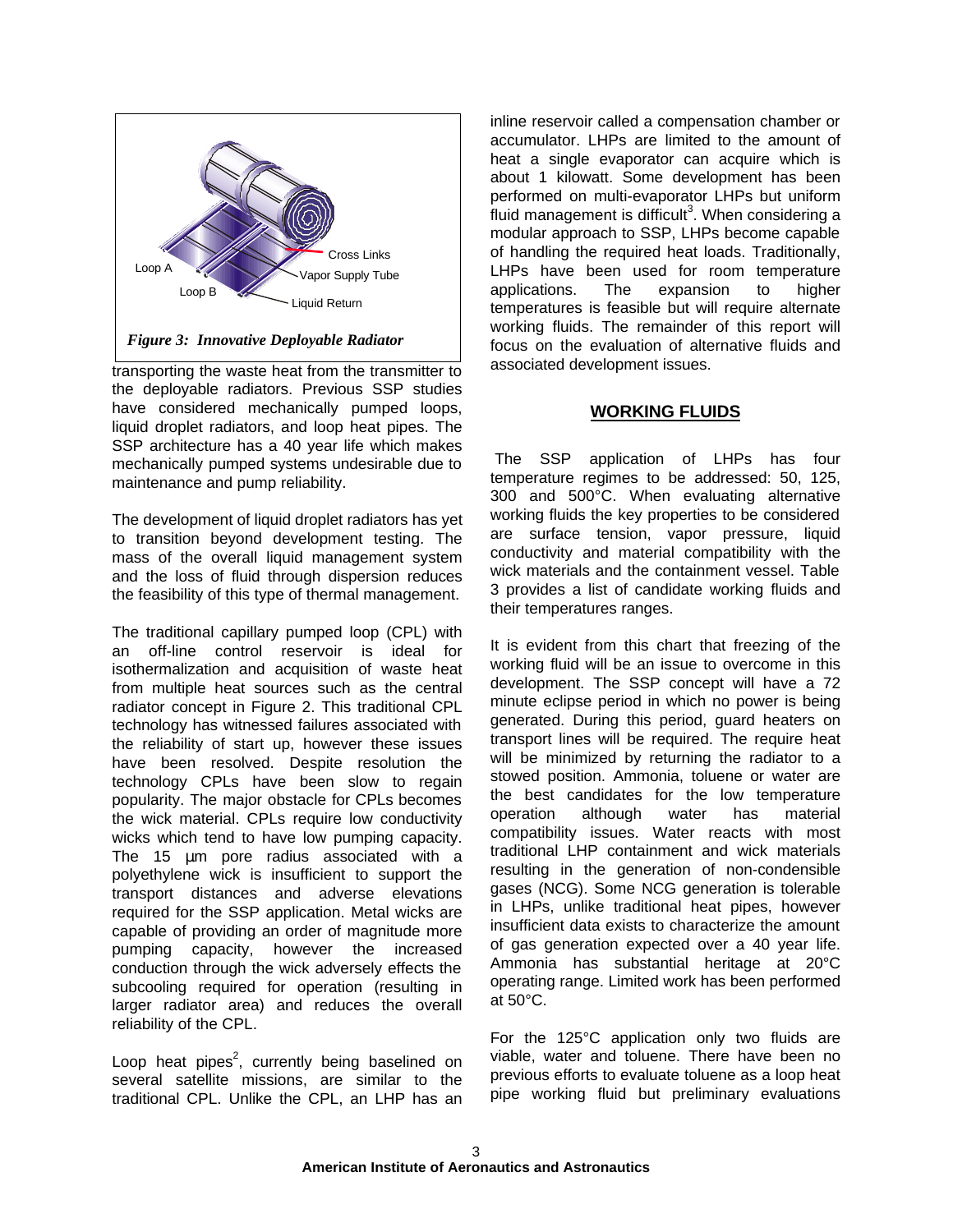show it may be a good candidate although it has a low heat of vaporization when compared to water. Water is the only viable candidate for the 300°C application due to the toxicity of mercury despite its incompatibility to standard wicks and containment materials. The 500°C application will require the development of cesium liquid metal LHPs. No published work has been performed in this area.

# MATERIAL COMPATABILITY

A distinguishing factor in the selection of a working fluid for an LHP is the compatibility with other materials in the system such as the evaporator wick and the containment vessel. With a 40 year design life two factors must be considered, corrosion of the container and/or wick materials, and the generation of non-condensible gases (NCGs) from outgassing or chemical reactions. Unlike heat pipes, LHPs are tolerant to some amount of NCG generation however the expected mass of generated gas must be quantifiable. Typically the gas will come out of solution in the compensation chamber. This requires that the compensation chamber be properly sized to contain the gas volume expected at end of life.

Although no NCG generation tests have been previously performed on toluene, it is reasonable to expect the compatibility to be similar to other hydrocarbons. In general hydrocarbons have been found to be compatible with most LHP materials (stainless steel, aluminum, nickel, titanium).

| Working<br><b>Fluid</b> | Range °C       | <b>Application</b> |                 |       |          |                                                            |
|-------------------------|----------------|--------------------|-----------------|-------|----------|------------------------------------------------------------|
|                         |                | $50^{\circ}$ C     | $125^{\circ}$ C | 300°C | 500°C    | <b>Comments</b>                                            |
| Propylene               | $-120$ to 80   | X                  |                 |       |          | Low surface tension,<br>reduced pumping capacity           |
| Ammonia                 | $-70$ to 125   | X                  |                 |       |          | Will freeze during eclipse                                 |
| Toluene                 | $-90$ to $150$ | X                  | X               |       |          | Will freeze during eclipse                                 |
| Water                   | 0 to 300       | X                  | X               | X     |          | Will freeze during eclipse,<br>poor material compatibility |
| Mercury                 | 47* to 1000    |                    |                 | X     | $\times$ | Toxic, liquid metal<br>development required                |
| Cesium                  | 28* to 800     |                    |                 |       | X        | Liquid metal development<br>required                       |
| Potassium               | 63* to 1300    |                    |                 |       |          | Liquid metal development<br>required                       |

*Table 1: Candidate Working Fluids*

\* These are the freezing points. The lower limit for operation as an LHP is much higher.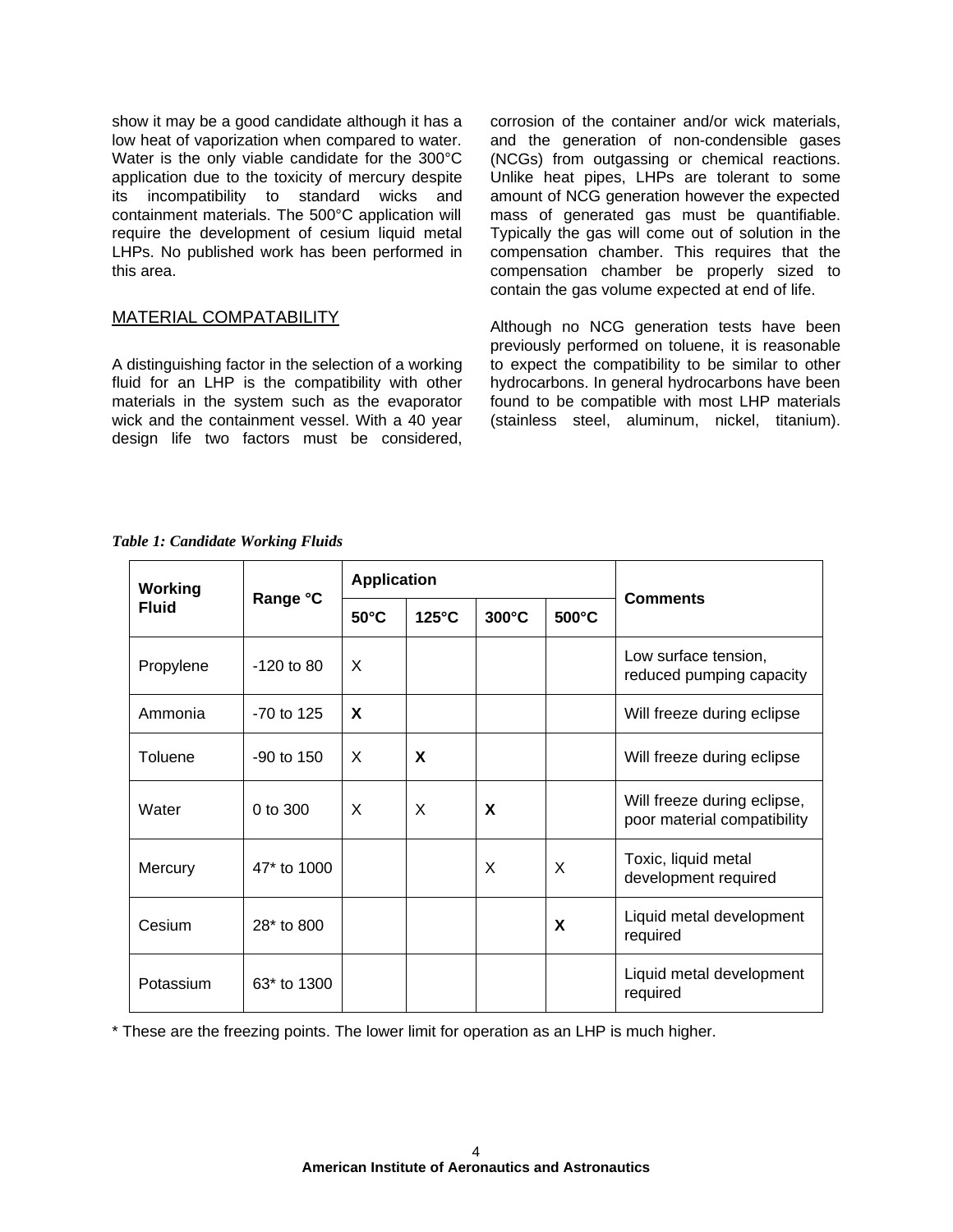Extensive compatibility testing has been performed on water for heat pipe applications. Water has been shown to be incompatible with aluminum and sensitive to the cleaning of stainless steel. Typically water heat pipes use copper as the containment vessel. Since this testing has historically supported heat pipe development, little extended life testing has been performed to fully characterize the NCG generation. Since heat pipes are not tolerant to NCG, compatibility testing was typically stopped as soon as NCG was evident.

# FLUID PROPERTIES

### Capillary Pumping Limit

The capillary pressure drop across the wick of the LHP is defined by the pore radius of the wick (r), the surface tension of the fluid  $(σ)$ , and the contact angle between the fluid and the wick  $(\theta)$  in accordance with the following equation.

$$
\Delta P = \frac{2\mathbf{s}\cos\mathbf{q}}{r}
$$

Given a predefined wick material and pore radius, a fluid capable of providing sufficient capillary pressure to overcome long transport lines and adverse elevations must have a high surface tension. The surface tension for propylene and ammonia drop off rapidly between 77°C and 125°C making both these fluids unacceptable for the 125°C and above applications.

#### Vapor Pressure

The vapor pressure of the fluid at the maximum expected operating/non-operating temperature is critical for sizing the containment vessel. The vapor pressure at the maximum expected temperature is referred to as the maximum expected operating pressure (MEOP) to which the vessel must be sized for proof and burst. Traditionally LHP components have been sized for MEOPs associated with ammonia at 80°C. Toluene and water have significantly lower vapor pressures than ammonia at 80°C. Therefore, sizing of LHP components for either of these alternative fluids should not be an issue.

Too low of a vapor pressure is also a concern for LHPs. If the working fluid vapor pressure is too low, the required pressure drop across the wick to provide pumping in the system cannot be achieved.

## Liquid Conductivity

The liquid thermal conductivity has two significant effects on the performance of an LHP. Low liquid conductivity reduces the heat transfer coefficient in the evaporator thus limiting the transport capacity. Secondly, low thermal conductivity reduces the LHP temperature differential by reducing wick back conduction.

# **THERMAL/FLUID ANALYSIS**

Thermal/fluid analyses were performed using SINDA/FLUINT and its graphical user interface Sinaps*Plus*®. SINDA/FLUINT has been used extensively over the past 15 years to model similar systems with ammonia as the working fluid. Two primary objectives were set for the analysis effort:

- 1) To characterize the ability of the LHP to maintain temperatures for the given strawman design.
- 2) To quantify the pressure drop across the loop and demonstrate 20% margin on the wick pumping capacity.

The secondary objective of the analysis was to identify any design concerns and recommend areas for future technology development.

Details of the model are available in reference 4.

## STRAWMAN DESIGN

The strawman LHP design, summarized in Table 2, focused on managing the waste heat associated with the 398°K (125°C) source temperature.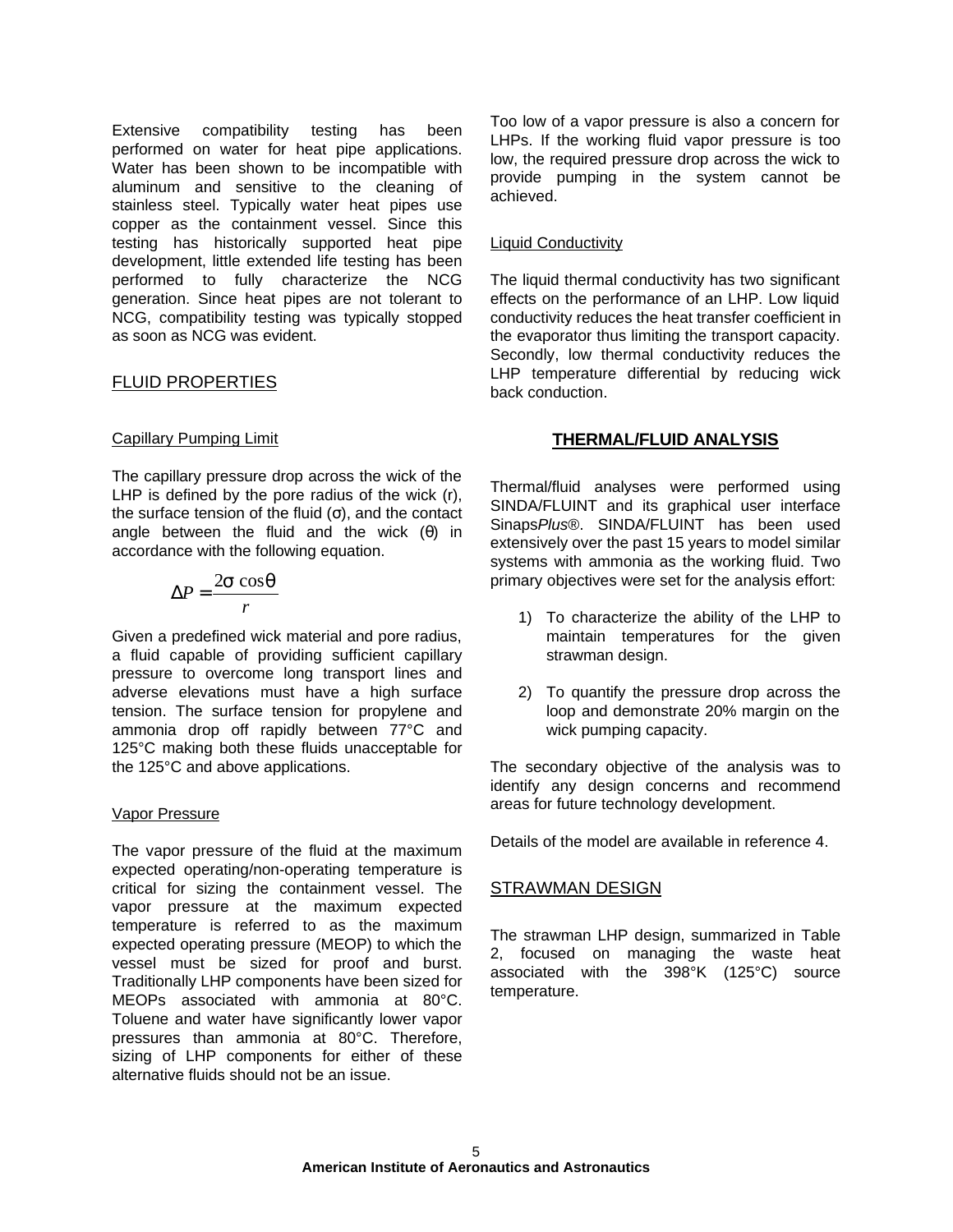*Table 2: Strawman Requirements*

| Heat Load              | 1 kW                                                                      |  |  |
|------------------------|---------------------------------------------------------------------------|--|--|
| Control Temp           | 398°K                                                                     |  |  |
| Evaporator<br>Length   | 12 inches                                                                 |  |  |
| Radiator Area          | 0.67 meter                                                                |  |  |
| Transport Length       | 1 meter                                                                   |  |  |
| Environment            | 173°K to 293°K                                                            |  |  |
| Adverse Tilt in 1-g    | $0.75$ meter                                                              |  |  |
| <b>Transport lines</b> | wall material 316 stainless<br>OD/ID: 0.25/0.18 inch                      |  |  |
| Condenser              | wall material 316 stainless<br>OD/ID: 0.094/0.078 inch<br>8 parallel legs |  |  |

# TOLUENE ANALYSIS

As a working fluid, water is well characterized as a SINDA/FLUINT standard library fluid. However little data was available for toluene. A toluene fluid property data was developed for this study based on property data purchased from NIST. These properties are considered, by NIST, to be unverified below 293°K.

# Degradation of Heat Transfer Coefficient

The toluene model includes a degraded heat transfer coefficient in the evaporator due to the low liquid conductivity. The observed coefficient for propylene, also a hydrocarbon with a very similar liquid conductivity (roughly 1/6 that of ammonia), is about 55% of the observed coefficient for ammonia. The effect of the decreased heat transfer coefficient is a slight increase in the temperature differential across the loop.

# LHP Pressure Drop

LHPs use a porous wick structure to passively pump the working fluid through the loop. The

wicking capacity is the maximum pressure drop produced across the wick for a given working fluid. This wicking capacity must overcome the pressure drop through the loop and internal to the wick. Figure 4 depicts a summary of 0-g pressure drops for the strawman LHP using Toluene as the working fluid. The curve labeled "a" represents the capillary design limit (80%) of the wick capacity. For the initial strawman design the design limit is exceeded for heat loads above 300W.

A series of sensitivity analyses were performed to assess how the pressure drop can be reduced. The results identified the need to:

- 1) Increase the vapor line diameter from the strawman design of 0.25 inch to 0.5 inch
- 2) Increase the liquid line diameter from 0.25 to 0.375 inch
- **JP Line Plat ELECTR** Legend Amotole Extra Lines RotControl Help do tal po 203K.pk Pressure Divisi Distribution in Loop 300000 Deter Link<br>198 mp. case (b) -OF eak<br>- OF total in loop annee + DP: niger<br>- DP: caeda noune Drop - Parcake 180000 12000.0 0.0003  $\frac{1}{2}$  $500.0$ 180.0  $420.0$ 280.0 340.0<br>HeatLoad - vorts

3) Increase the condenser legs to 10

*Initial Pressure Drop Profile*





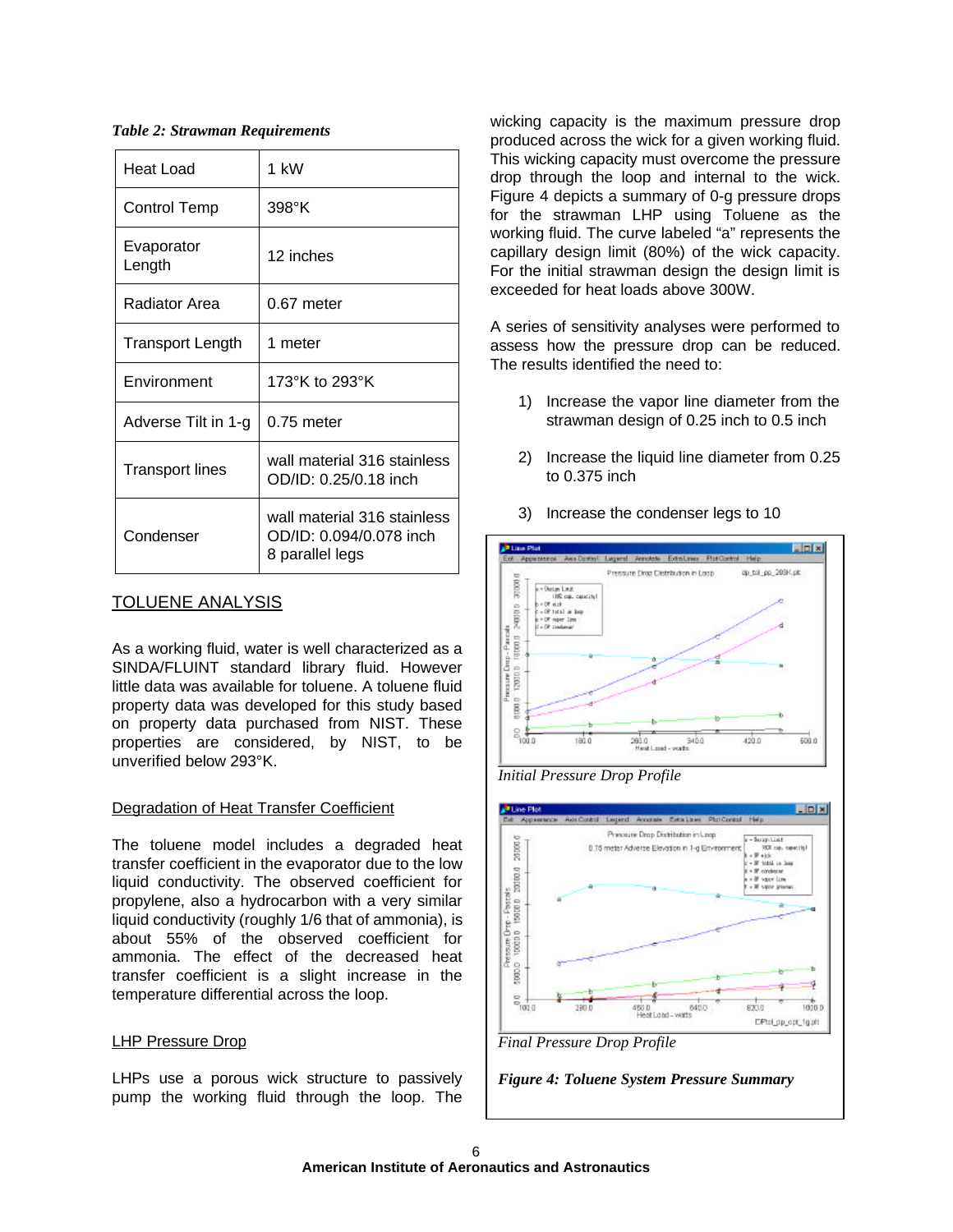These changes produce a design capable of sufficiently maintaining the required capillary margin for heat loads up to 1000W. The lower portion of Figure 4 depicts the resulting pressure drop summary for the revised toluene LHP.

# Predicted LHP Performance

The SINDA/FLUINT models were used to characterize the 0-g performance of the modified loop over the full span of potential sink temperatures. The requirement for the LHP is to maintain the source temperature at 398°K in the cold sink condition. Since the sink temperature is uncertain, a parametric analysis was performed.

The upper portion of Figure 5 depicts the source temperature as a function of sink temperature for the LHP. This chart shows that the LHP is capable of maintaining the source below the required 398°K at the cold sink of 173°K (-100°C) in a 1-g environment. A summary of temperatures is provided in the table within Figure 5. The minimum expected fluid temperature of 363°K is well above the freezing point of 178°K for toluene. However, it should be noted that if the load is reduced or turn off during an eclipse, the working fluid can potentially freeze and either guard heaters will be required or a freeze tolerant design developed.

The maximum sink temperature is representative of ambient 1-g testing. The toluene design exceeds the 398°K maximum source temperature requirement by 17°K.

# WATER ANALYSIS

In general water is considered incompatible with traditional LHP materials (stainless, nickel, aluminum). Contact with these materials will result in the generation of non-condensible gases in the working fluid and possible corrosion of materials. The following options are available if the use of water as the working fluid is desired.

*1) Use of an all copper system.* Although copper wicks are not currently available, they can be developed, however the high conductance of copper will significantly degrade the performance of the LHP.



|                 | <b>Hot Sink</b> | <b>Cold Sink</b> |
|-----------------|-----------------|------------------|
| Sink Temp       | 293K            | 173K             |
| Source Temp     | 415K            | 395K             |
| Loop Saturation | 413K            | 392K             |
| Min. Fluid Temp | 398K            | 363K             |
| Min. Radiator   | 382K            | 348K             |

*Figure 5: Toluene Sink Temperature Parametric*

*2) Size the system to accept NCG generation.* Unlike traditional heat pipes, LHPs are tolerant of NCG in the working fluid. NCG is expected to accumulate in the compensation chamber. The compensation chamber volume must increase to contain NCG.

Table 2 provides a comparison of water and toluene as working fluids. The surface tension of toluene restricts the lower limit on transport diameters and lengths. Water on the other hand has minimal restrictions in this area. In addition, the low heat of vaporization and liquid density limits the heat transport capacity for toluene.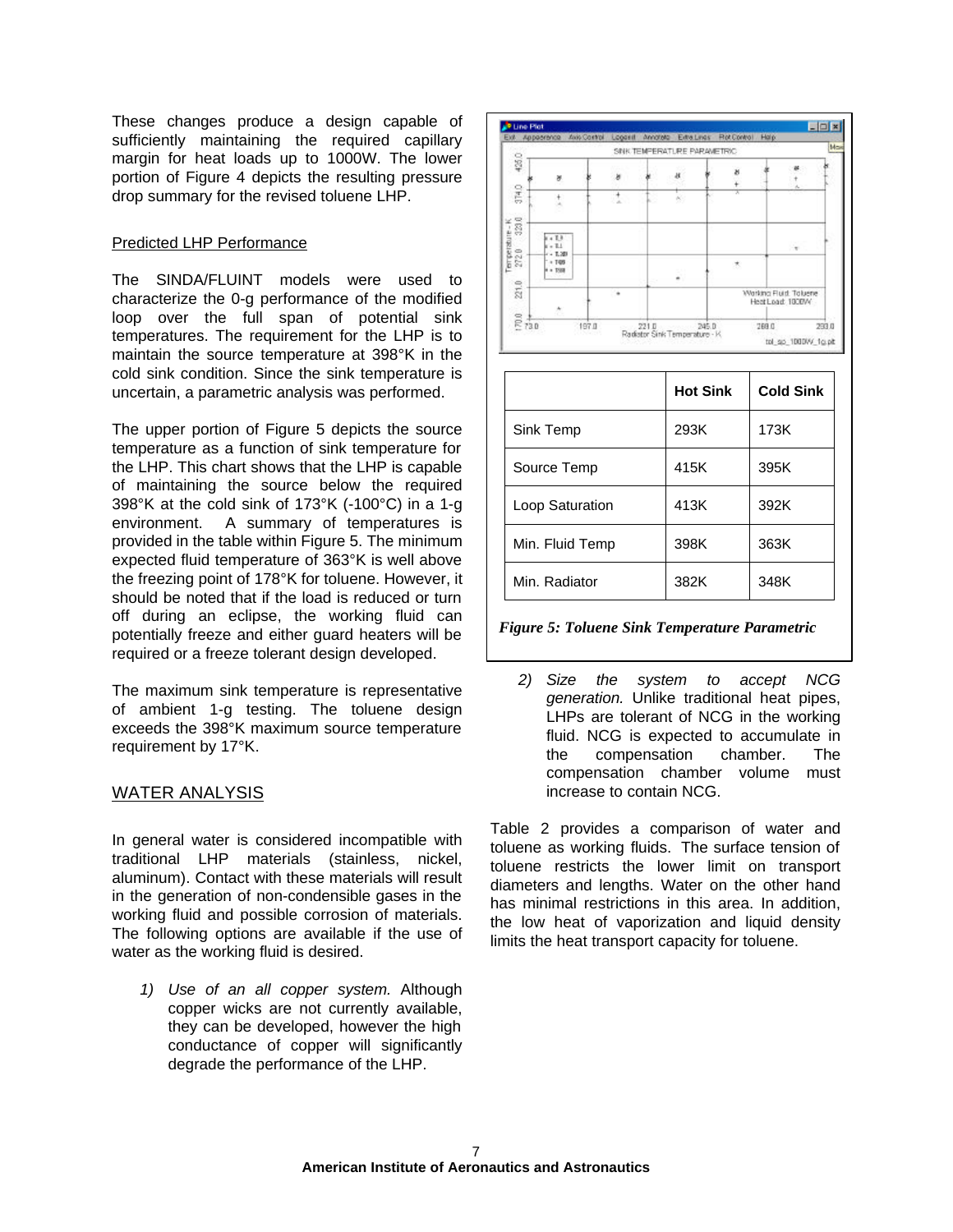*Table 3:Working Fluid Comparison*

| Water                         | <b>Toluene</b>                  |  |
|-------------------------------|---------------------------------|--|
| temperature range:<br>273-647 | temperature range:<br>178-593 K |  |
| high heat of<br>vaporization  | low heat of<br>vaporization     |  |
| high surface tension          | moderate surface<br>tension     |  |
| higher liquid density         |                                 |  |

### Pressure Drop and Predicted Performance

A preliminary analysis was performed using an all copper system with water as the working fluid. The availability of copper as a wick material is uncertain and the following properties are an



estimate of what could be developed.

Wick Material: Copper

- conductivity: 386 W/mK
- pore radius: 25.0 μm
- permeability: 2.5 E-14
- porosity: 45%

The top of Figure 6 depicts the pressure drop summary for the copper water analysis. In order to provide design margin on the capillary limit, the condenser lines needed to be increased from 0.094 inch to 0.125 inch diameter.

A similar analysis was performed using a titanium wick with the following properties:

Wick Material: Titanium

- conductivity: 20 W/mK
- pore radius: 2.0 μm
- permeability: 2.5 E-14
- porosity: 40%

The resulting pressure drops (lower portion of Figure 6) show significant margins on the capillary limit for the strawman design with only two parallel condenser legs. Based on these performance curves and the availability of the wick materials, the titanium is preferred. However titanium is not compatible with a copper containment system due to thermal expansion mismatch. Hence, NCG becomes and issue with the titanium wick design.

The performance of water LHP with a titanium wick is summarized in Figure 7. In summary the water system is not quite capable of maintaining the source temperature below the 398°K limit. The water loop exceeds the limit by 10° due to the fact that water has a liquid conductivity 6 times that of toluene significantly increasing the wick back conduction in the system. In addition, the minimum fluid temperature is only 5° above the freezing point of water - too close for comfort. Further sensitivity analyses performed identified any increase in radiator area to meet the source temperature limit of 398°K will result in the working fluid freezing.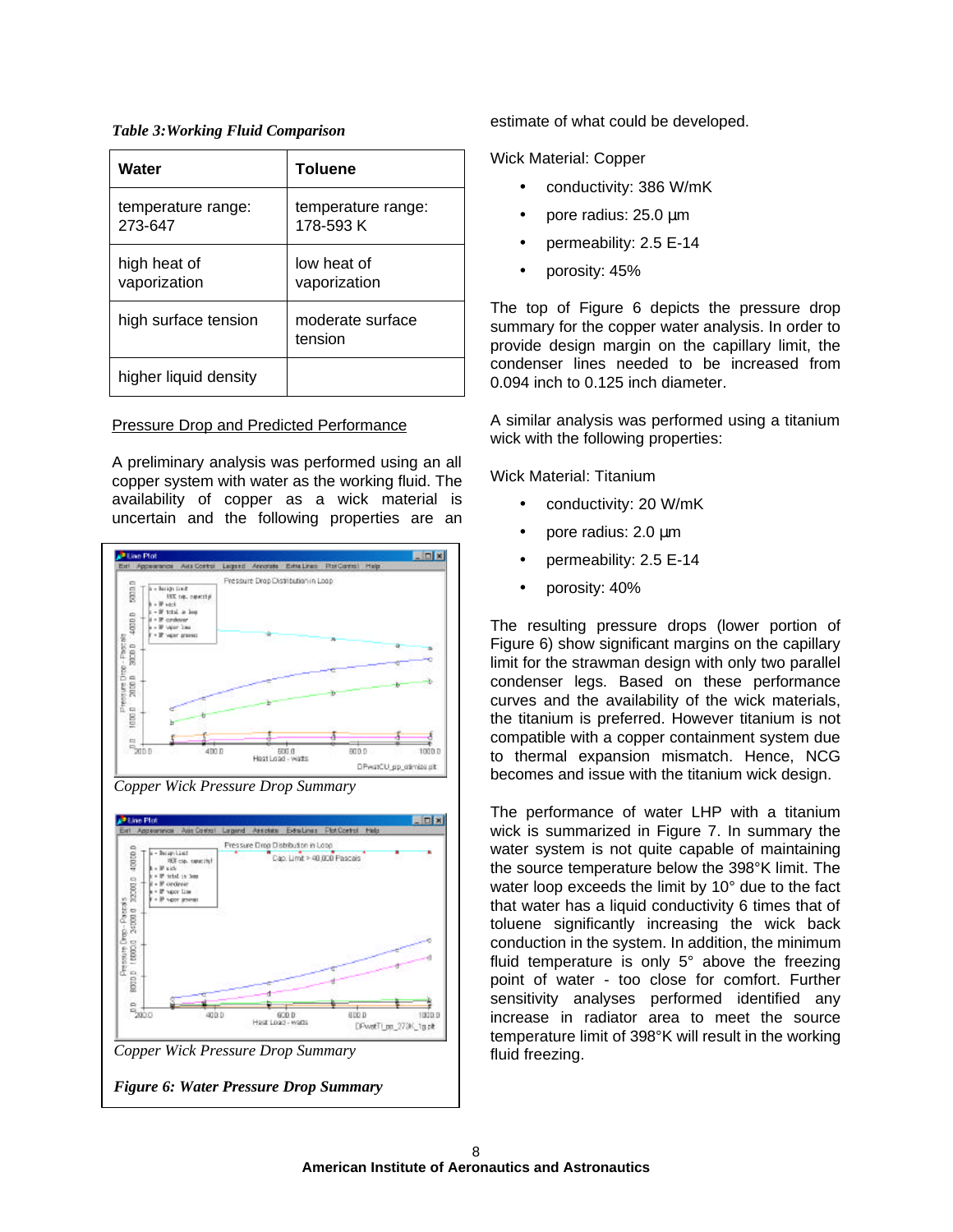

## Extrapolation to 300C Source Temperatures

Analyses were performed to evaluate water as a potential working fluid for a source temperature of 573°K (300°C) using the titanium wick option. The performance as a function of sink temperature is depicted in Figure 8.

The analysis showed that the wick back conduction problem is reduced at the higher source temperature due to the increased flow rate required to offset a decrease in heat of vaporization at the higher temperatures. In addition, the radiator can be reduced. The water appears to be a viable fluid for the 573°K source temperature application.



## **CONCLUSIONS**

In summary toluene appears to be the best fluid selection for the 125°C application while water is the best choice for the 300°C application. Toluene is expected to be compatible with most the traditional LHP materials (stainless, aluminum, and nickel.) Toluene has the major disadvantage of a low surface tension resulting in a low capillary limit for the system. This places the following restrictions on the condenser and transport sections of the loop heat pipe assuming a 20% design margin on wicking limit.

- 1) The condenser line can be as small as 0.078 inch I.D. however this requires a minimum of 10 parallel lines no longer than 0.83 meters in length. The condenser lines are to be evenly spaced 0.1 meter on center.
- 2) The toluene also requires the vapor line to be a minimum inner diameter of 0.484 inch with the liquid return line no smaller than 0.359 inch I.D.
- 3) The transport section can be no longer than one meter.

The analyses also considered an extrapolation to the higher operational temperature of 300°C. The toluene will not be a candidate due to the degradation of fluid properties (near critical temperature.) The water becomes a very good candidate at these temperatures for two reasons. First the decrease in liquid density and heat of vaporization at the higher temperature results in an increased flow rate offsetting the wick back conduction hence reducing the minimum subcooling required for the system. Secondly, the higher operational temperature moves the minimum temperature away from the liquid freezing point and results in an 84% reduction in radiator area.

# **TECHNOLOGY DEVELOPMENT ISSUES**

The following technology issues are recommended for future development activities.

1) Further application of a toluene loop for the SSP application would require